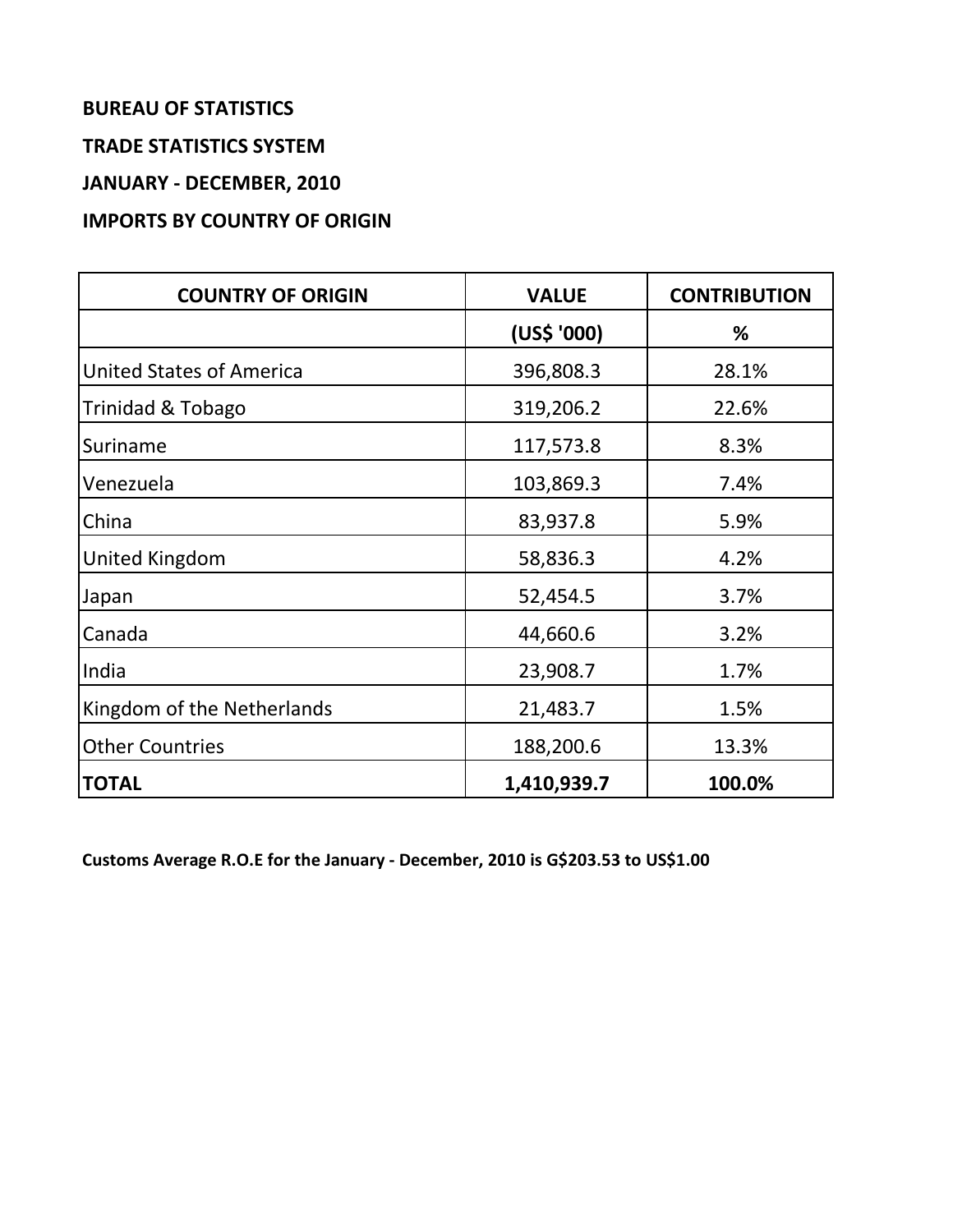## **BUREAU OF STATISTICS TRADE STATISTICS SYSTEM JANUARY - DECEMBER, 2010**

**IMPORTS BY SITC3**

# **SITC3 ITEMS VALUE CONTRIBUTION (US\$ '000) %** 334 Fuel and Lubricant 395,489.6 28.0% 723 Contractors Plant Equipment 1 69,232.2 4.9% 541-542 | Medicaments including Veterinary Medicine | 45,066.3 | 3.2% 672-679 Articles of Iron and Steel 40,992.0 2.9% 562 Fertilizers, Manufactured 36,201.1 2.6% 781 | Motor Cars | 35,970.6 | 2.5% 782 Goods and Special Purpose Motor Vehicles | 31,505.8 | 2.2% 041 Wheat unmilled 29,077.3 2.1% 893 Articles of Plastic 27,521.2 2.0% 022 | Milk and Cream 24,404.9 | 24,404.9 | 25,7% Other Imports 675,478.8 47.9% **TOTAL 1,410,939.7 100.0%**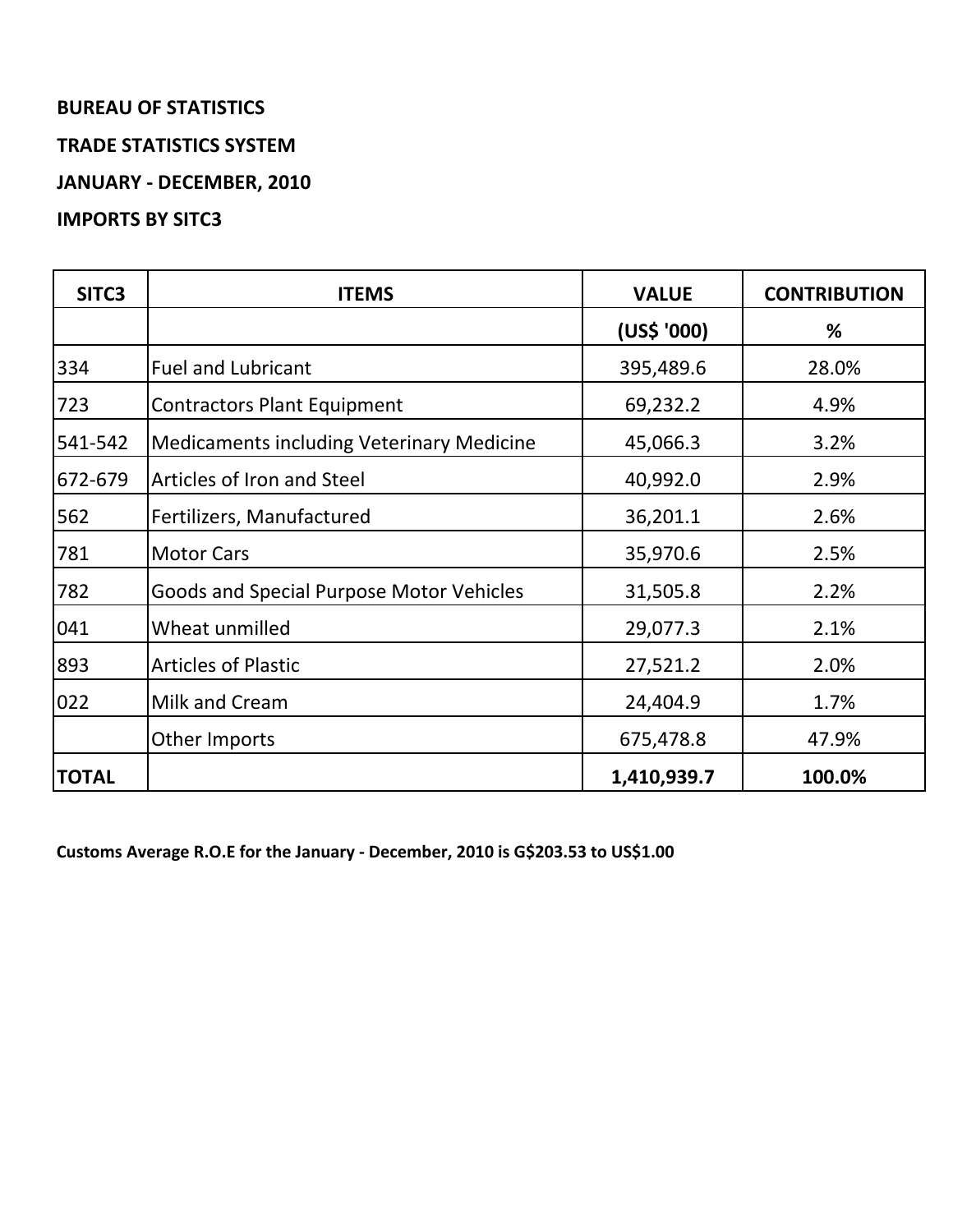## **BUREAU OF STATISTICS**

#### **TRADE STATISTICS SYSTEM**

**JANUARY - DECEMBER, 2010**

## **EXPORTS BY COUNTRY OF DESTINATION**

| <b>COUNTRY OF DESTINATION</b>   | <b>VALUE</b> | <b>CONTRIBUTION</b> |
|---------------------------------|--------------|---------------------|
|                                 | (US\$ '000)  | %                   |
| Canada                          | 356,375.5    | 40.3%               |
| <b>United States of America</b> | 87,216.2     | 9.9%                |
| Portugal                        | 58,849.6     | 6.6%                |
| United Kingdom                  | 48,057.5     | 5.4%                |
| Venezuela                       | 42,909.8     | 4.8%                |
| Jamaica                         | 36,294.2     | 4.1%                |
| Trinidad & Tobago               | 30,007.3     | 3.4%                |
| Kingdom of the Netherlands      | 29,642.0     | 3.3%                |
| Ukraine                         | 24,512.1     | 2.8%                |
| <b>Barbados</b>                 | 23,171.5     | 2.6%                |
| <b>Other Countries</b>          | 147,944.3    | 16.7%               |
| <b>TOTAL</b>                    | 884,979.9    | 100.0%              |